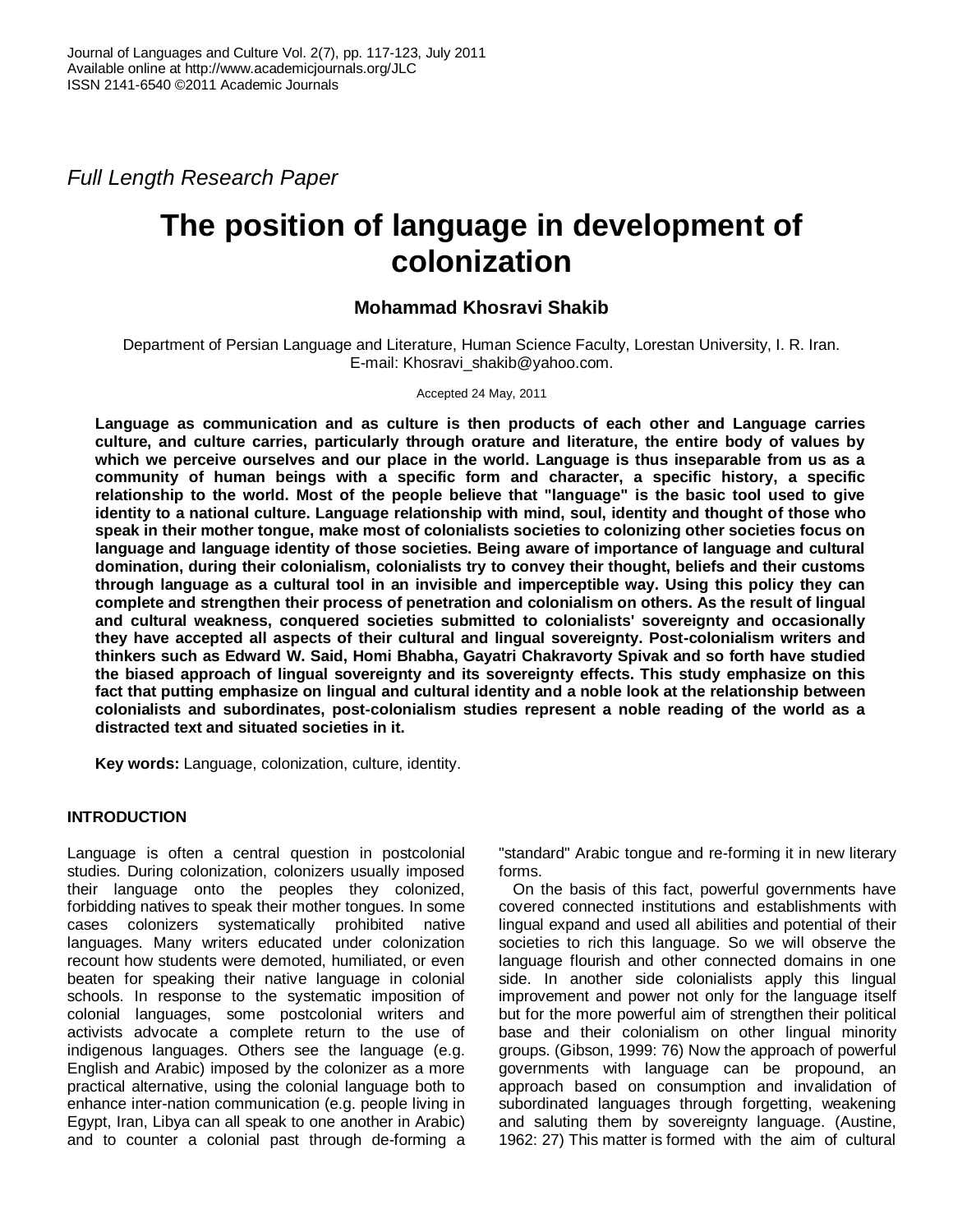sovereignty and metamorphoses minority nation and the best and the most effective way to enter in this arena is the way of language. In one hand, extending "eminent language" which involve thought, beliefs, culture, myth and history and briefly all symbols and appearances of thoughts of sovereign societies, they find a method to inject and convey these thoughts and cultures. In another hand, little by little by impose culture and eminent language, it is tried to lingual and cultural erosion in minority nations. So through culture and language reduction to submission, they expedite rubbing identity off and language distraction not in the meaning of that used by psychologists and then the getting length the process the getting rich the language and the opposite language leaded to weakness and seclusion. Knowing the importance of cultural and lingual sovereignty, they try to convey their culture, thoughts, beliefs, and customs through language proportionately that they extend their military sovereignty conquering countries and their national wealth. Therefore, they desolate cultural resources in addition to plunder natural resources. Thus in new epoch, they want to find a market for their cultural representations as well as a market for their goods and industrial products therefore they apply inhumane process in encounter with opposite culture and language. Frantz Fanon indicates language power in changing culture during colonialism process. (Fanon, 1962: 49) Representing this statement that "speaking means to be exist absolutely for others" in the lower level he critics the Criyoli that in comparison to French is allocated as the language of civilization and indicate that to hold contempt the local language by colonialists as a "humble" language is the key to understand their inhumane process. (Fanon, 1962: 52) With perception this fact that "other" lingual acceptance meaning is to confess its existence, colonialist try to altered lingual identity because if speaking meaning is absolutely existing, speaking in one's language express an independent identity. If there be an independent identity as the result of language, it submits to sovereignty's aspects of colonialists less and tries to reciprocity through language. But if occupied nations accept colonialist's sovereignty, it will accept all cultural aspects and sovereignty of thought occasionally; therefore subordinated nations will follow them beyond all disputes. Scholars criticize and question the recent postcolonial focus on national identity. The Moroccan scholar Bin 'Abd al-'Ali argues that what is seen in contemporary Middle Eastern studies is 'a pathological obsession with identity'. Nevertheless, Kumaraswamy and Sadiki argue that the problem of the lack of Middle Eastern identity formation is widespread, and that identity is an important aspect of understanding the politics of the contemporary Middle East. Whether the countries are Islamic regimes, republican regimes, quasi-liberal monarchies, democracies, or evolving democracies, "the Middle Eastern region suffers from the inability to recognize, integrate, and reflect its ethno-cultural diversity'

(Kumaraswamy, 2006: 12).

Antonio Gramshy considered "Language Domination" as sovereignty because of content. (Clark, 1985: 83) Governor class put its favorites and values in the focus of what it represent as common and neutral values so that other classes accept that common culture and collaborate governor class in suppress themselves and the conclusion will be a type of soft and velvety sovereignty. when the relationship between two classes or nations be on the base of unilateral dominance and sovereignty not on the balance and connection base and positive transaction and the direction of motion be in the one side richen and weakening the other side, this condition leads to two situations: if the governor class start an slow and "gelatin movement" in a creeping layer like language and culture and in contrary low level nations or classes choose a neutral and unawareness situation, show their declinations to common made culture and according to Gramshy, they show their companion with governor powers and submit a soft and velvety sovereignty. (Benjamin, 2008: 18) So, they collaborate with them in their seclusion, metamorphose and speed of cultural effacement. Second situation is a rough process of superior classes and active and with awareness reciprocity on behalf of subordinated class which because of cultural deference and wishes as well as criterions' inconformity in two sides lead them to mental and even military struggles. What is important is the role of language in giving identity and removing it. Homi Bhabha (1990: 112) believes that "there is no language in vacuum situation but it is used in humane society for connection so it is meaningful and to be meaningful is what makes a language a useful thing and it is the only reason for its being. If there was no meaning conveyance and as the result there was no gains for people by using it, no one become willing to play about such complex mechanism composed of sound habits. If putting impression on what was mentioned above we consider language usefulness and its mission, however we decreased its abilities to two meaning of "meaning giver" and "connection" but again with put impression on the importance of meaning giver and connection it can be said that because a language is made in human society and human societies are various and numerous so we have various and numerous languages that each one is the result of specific society, specific thought and is the representative of thoughts that can be unique and unparalleled. For, different societies and cultures are producers of various thoughts in all arenas and that is the way that language as a meaning giver can be various. They produce different cultures and different languages that are results and bearer of their thoughts. Language conveys their meaning, so in one hand it is a cultural production and in another hand is considered as a symbol of mother's culture independence. Knowing these languages' aspects, make colonialists to put the most emphasize on ruination of languages of low level classes.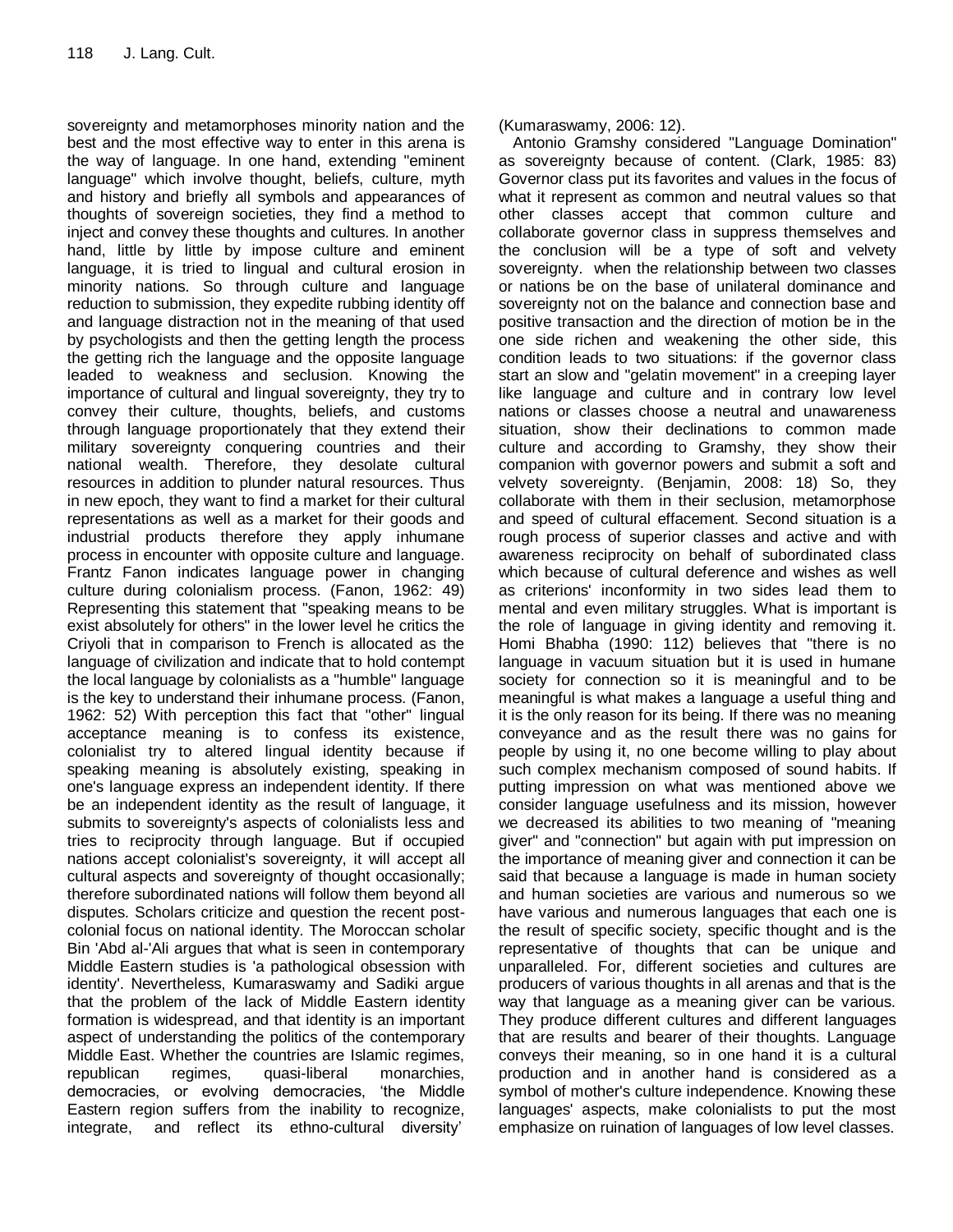A nation that loose language as the only meaning giver and cultural bearer, necessarily with accepting another language, it will accept another culture and through it another identity. Furthermore, Spivak criticizes those who ignore the "cultural others" (the subaltern) and has offered constructive theories for allowing the West to go beyond its current position through self-criticism of western methods and ideals of understanding and exploring the alternatives offered by post-colonialism (Spivak, 1990: 78).

#### **THE UNCONSCIOUS CHANGING OF CULTURE**

What was emphasized on till this part of study was based on a rule that was applied by sovereignty through direct penetration in to occupied nations through language. With the meaning of to be present within subordinated societies and nations through language and thoughts and using language ability and prevailing culture had been a method to conquer the language and culture of the subordinated nation and overthrow their lingual and cultural structure. But direct presentation and explicit interference in language and identity of subordinated nations is not the only way of sovereignty stabilization and prevailing thought, but using some method such as: biased studies, representing unreal and deficient picture of another identity, language and culture in a different shape, try to show that culture weak and even not befitting. Some postcolonial writers have critiqued Said's homogeneous binary of Occident and Orient insisting that multiple variations of Orientalism have been created within the western world and are at work. Said believes that Europe used Orientalism as a homogeneous "other" to form a more cohesive European identity. The Orientals study by westerns can be the best sample of these studies that traditionally serves two goals:

A) Give legitimacy to western expansionism and Imperialism in the sight of western nations and their choosers.

B) Satisfying natives to accept that western culture is an introducer of universal culture, acceptance of such culture is beneficial for them. For example, it saves them from remaining behind and superstitious situations and makes them take part in the most advanced civilization in the world.

This kind of orientation with the aim of giving form to two apposed landscape, one a bright and formative landscape of western culture and civilization as the only humanity savior to free them from darkness ignorance and superstition. Furthermore, Said, following Foucault"s belief, states that power and knowledge are inseparable. The "West"s" claim to knowledge of the East gave the "West" the power to name, and the power to control. This concept is essential to understanding of colonialism and

therefore recognizing post colonialism (Said, 2000: 34).

All these happen as the result of using a rich and universal language and another one is a vague landscape of native languages and cultures that are permanent on superstitious, retardation and their remoteness of modern wisdom. Therefore person in native culture show tendency of a type of feeling sick of culture and language and choose to be obliterated in the other to reach preference and affected to a type of "other infatuation". Edward w. Said, post colonialist said: "20th century electronic and post modernist America stabilizes inhumanity images of Arabs, this tendency aggravated with the battle of Arabs and Israel (Said, 2000: 67). From Said point of view it is not important that images of East represented by west to what extend are based on previous intention but always it has been a part of this destroyer thought" (Kennedy, 2000: 22). According to what was mentioned, America as a universal power is thinking to Arab weakness and decline apposed to Israel's power and ability in addition to all supports applied by America with resort to language and text element weather literal, historical and investigative language or pictorial text, try to suggest eccentric and frightful image of the "other" one. Said took the term Orientalism, which was used in the West neutrally to describe the study and artistic depiction of the Orient, and subverted it to mean a constructed binary division of the world into the Orient and the Occident. This binary, also referred to as the East/West binary, is key in postcolonial theory. Said argued that the Occident could not exist without the Orient, and vice versa. In other words, they are mutually constitutive. Notably, the concept of the "East" that is the Orient was created by the "West", suppressing the ability of the 'Orient' to express themselves. Western depictions of the "Orient" construct an inferior world, a place of backwardness, irrationality, and wildness. This allowed the 'West' to identify themselves as the opposite of these characteristics; as a superior world that was progressive, rational, and civil (Said, 2000: 112).

#### **THE APPROACH OF BEING COLONIZED**

According to what was mentioned, performing predominant discourses, colonialists attempt to create domains of knowledge that stabilize power relationships and preparing basic reciprocity attempts to show the aggressive domain as positive, wisdom, ideal, and the weaken pole as sentimental, unwise and foolish pole. And moreover, making various study institutions and using all media facilities such as movie, painting, architecture, literature and others attempt to image a distract and ambiguous appearance of subordinated nations and their culture and language. In order to be firmly rooted in their culture and language and make them vain from inside and remain nothing except a crust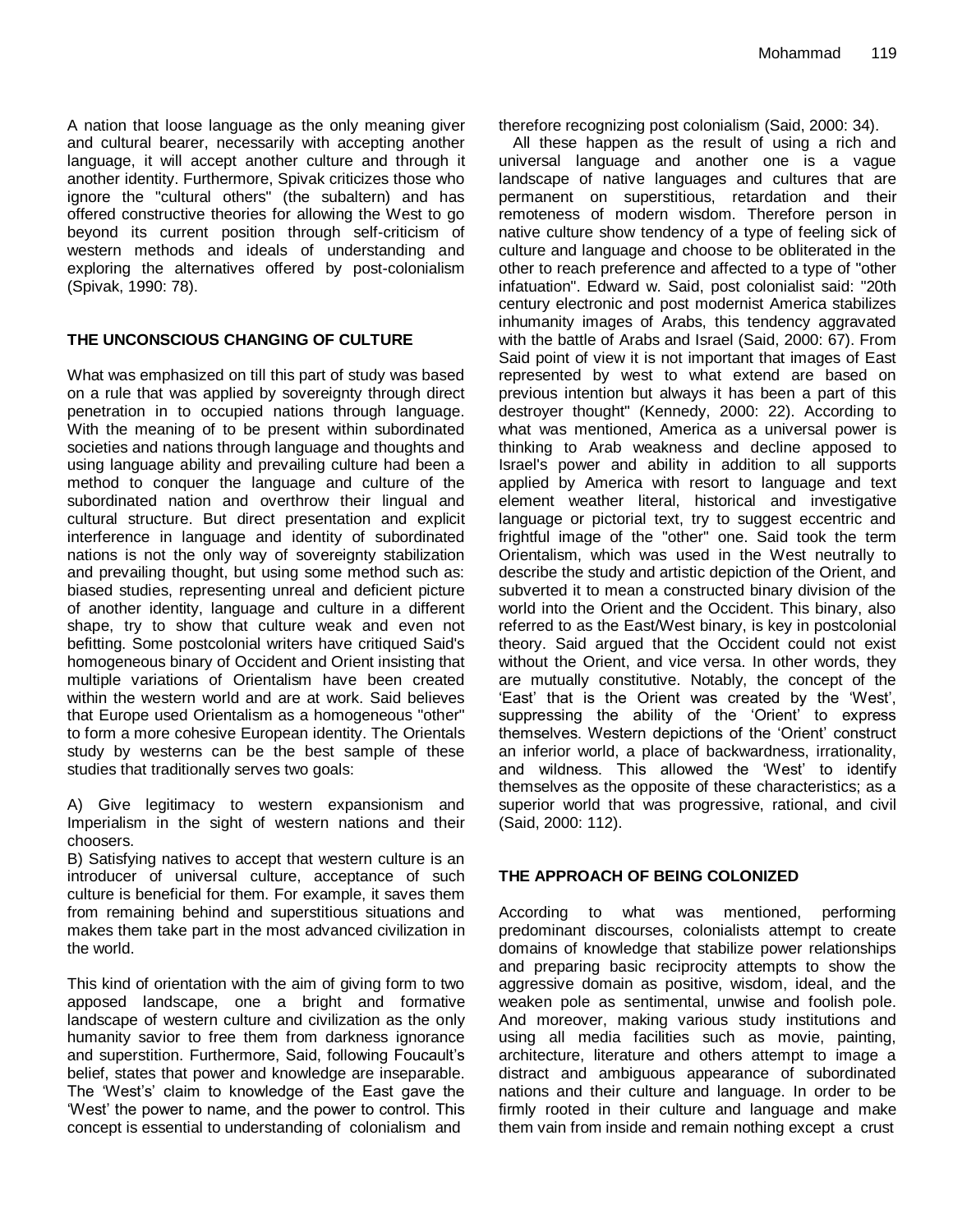of them and also in the light of psychology turn their mind to their culture and language power and somehow lead them to escape of their noble birth. Now the main question is: if these mentioned attacks are real and continued, how such variety in language and culture can be possible? Are all existing language and cultures in human societies powerful and invader? If not, what is the secret of their permanence?

According to existing textual documents in national written arena with attention to growth and decline in culture and language can understand this important matter that reaction of these conquerable nations' language, culture and identity apposed to domineering is the only reason of this permanent of these nations and lingual and cultural inheritance. With due attention to two types of subordinated cultures that namely was pointed to in previous categorization, the subordinated culture that in addition to its limited and besieged is fascinated with eminent culture and had have a natural approach in apposed to it and weather had changed its face and hold another face that is not its noble birth face or had been forgotten totally during the time. Second type of subordinated or limited culture is a limited culture but energetic and vivid and susceptible to indicators familiar with mysterious of invader culture that choose a creative approach to encountering and permanently resort to "producing cultural antitoxin" and lingual productions in order to continue its permanence and existence. This culture creating "an order of passages and climes" and mental-cultural productions make an active discourse that the knowledge area depended on it settled in reciprocity with vast area of domineering discourse. However this is in addition to nations that have recourse to military fierce instead of cultural and paralleled discourse. But more useful and active tool is lingual reciprocities that organized itself in the form of mental-cultural production. Reciprocity and reaction to domineering invasion weather in the area of language and culture or military battles area always create fates in societies history that finally lead to either modern thought creation and creating new discourse or come to an end with permanent and subordinated language, identity and territory preservation. Even in most of cases, mental-cultural movements with having discourse to powerful tools of language show their cooperation with political movement in order to preserve identity and cultural welfare and progress a plane and follows common goal in a total convergence. So that, "Shoubie" movement as a cultural front beside military fronts like Sanbad revolt, Al-Maghna, Estadis and Jacob-Leith with tendency of making language clean and repelling Arab's lingual and cultural domination cause to representation of valuable cultural and national production like Firdausi's Shahname and hundreds of other long and short epic works. However military fronts had been controlled very soon because of face to face reciprocity. But "Shoubie" movement follows the soft and velvety quarrel way to revive Iranian past

time with emphasize on language and insistence on culture indicating in some works like Firdausi's Shahname. "American dark skinned Artistic Movement" recognizes itself as a branch of political movement the beginning of Black Power in 1960s (Fanon, 1967: 8) like Iranian, dark skinned people having recourse to two reaction means of military fierce and lingual and textual reciprocity, experience new ways to release of identity inferiority complex and their contempt language and this is the way that most of subordinated nations in the case of means, glance to their bright future from it and with critic sovereignty in political and cultural areas, defend of their tendency and whishes rely on insider culture (Sartre, 1967: 148).

## **LANGUAGE AS A COLONIZING TOOL**

Post colonial writers rely on existing text produced by colonialist and also with having acquaintance and information of their political and cultural actions and behaviors towards other countries investigates biased approach of colonial studies of acts and their sovereignty effects and challenge vigorously the expansionist and transgressors imperialism of colonial powers and specially those values order that support Imperialism and yet is prevail on western world. Colonialism, weather in its old model or modern one, always try to represent some different sides of its culture that consist of some modern attraction using different and superior language uncommon but considerable and reflective concept and through this way representing it humble and old used and cultural disability and dispersion of subordinated nations try to lead them to a generality that themselves are the symbol of it (Spivak, 1990: 70). Emphasizing on cultural lingual identity and novel look at relationship between domineering and subordinated nations, post colonialist thinkers represent a new read of distracted text of world and societies situated in it. If we study in the light of thinkers -Edward Said, Humi Bhabha, Spivak- the world and situated societies in it in the form of previous divisions as analyzed to superior and subordinated societies or cultures and analyze their doubt that are the most basic challenging part of their thoughts and ideas. We realize that they are a type of biased unilateral studies because doubt in the meaning of progress, body like generality of culture, old past time and mental inheritance is the sign of type of tendency to retro gradation, deny and escape. Do we most consider subordinated societies in cultural closed and plain as an incurable portion of universal society? Language as basic element of independent identity which shows off in some beds such as literature, myth and traditions, according to societies progressing to future and permanent issuance of thought and related technology what will be its fate? Progress in language as an identity creator element, creates what kind of meaning in peoples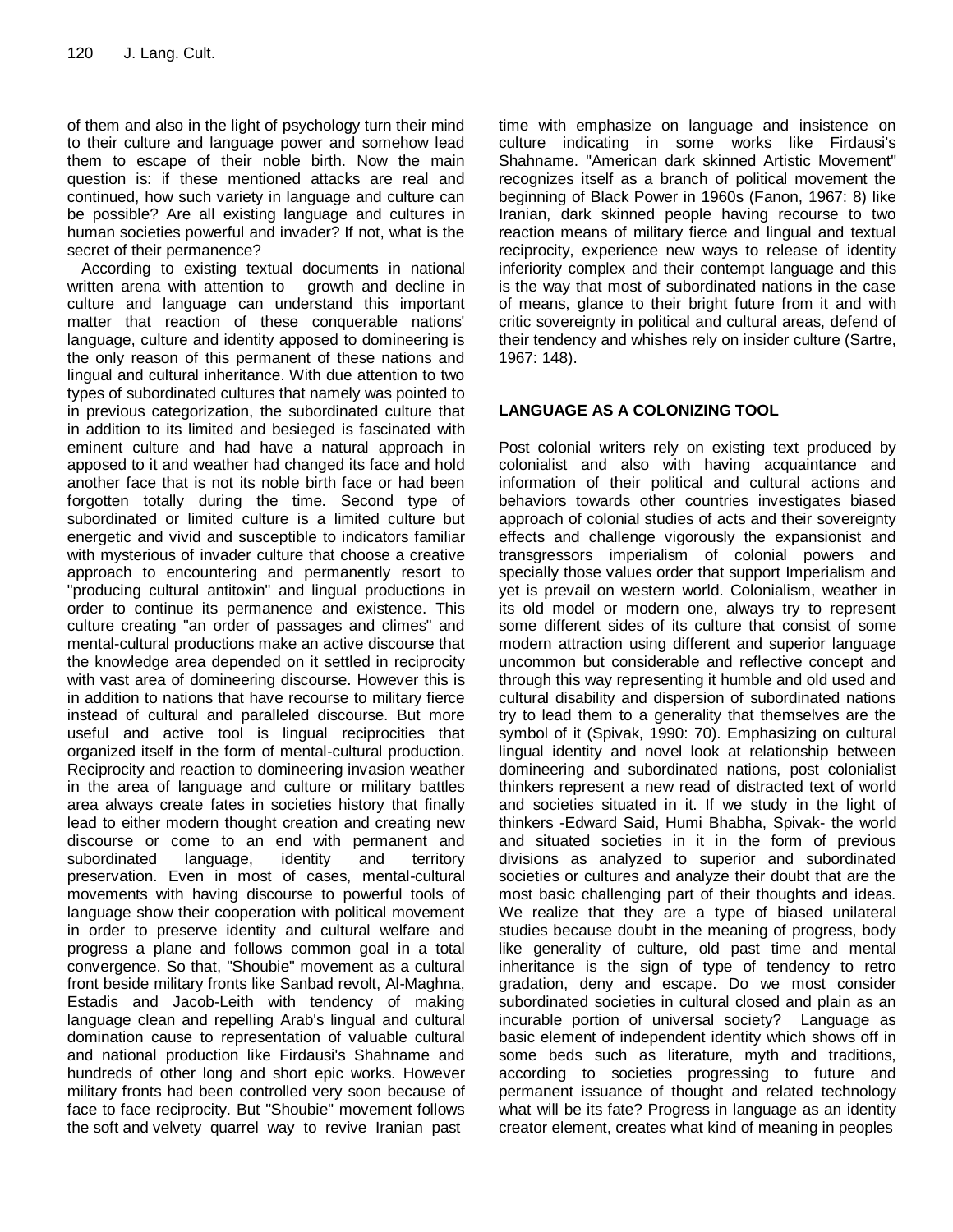mind? Post colonialism should follow a second way, which it should be "unanimous" approach to change and transform even great part of thought and believes of superior culture. In the first case, post colonialism thinkers propounding damages caused by cultural changing and lingual and technological invasion, not based on necessities of time and people's mind but based on unlimited wish of domineering nation in all aspects of cultural-political and economical, to power stabilization, they intend to show a type of emphasize on insider culture and language and make public their "deviational images" of themselves and reform them. Edward Said (Vigo, 2004: 45) "shows that how colonialists attempts that were done with the purpose of recognizing them in order to ruling on them, caused to appearing "other" and scattered images of "others" were appeared such as mysterious of a thousand and one night, Indian who care about their women a lot, African savages and malevolent and unintelligible people that finally enter in literature of colonialist countries". In this condition it is natural that enlightened approach of post colonialism will be defensive approach to reveal the plane and intended design of superior and its destructive biased nature become manifested because this wish and process in especial direction intends to change the real image of subordinated nations and making an "another" of them that is abnormal and irregular is not remain just in the domain of internal wish for domineering and little by little enters into their literature through language and literature will remain the most higher effect than military invasions in addition to stabilize this image it will have very effective and destroyer tools. What involve in damage in relationship between domineering and conquerable nations are matters like racial changes that occasionally they encounter change and alteration as a result of erosion contact to subordinated nations and having effect on language and in sequence change in identity and noble birth. The domineering by change in language and dominate over "other's" thoughts through its imposed language, accelerate the process of identity disappearing and speed their modern identity giving up and through metamorphose in lingual identity and through it cultural identity using created lingual sovereignty, the rule of political and social sovereignty is slowly and conventionally. (Spivak, 2003: 49) Now we consider the previous question again: do we release subordinated nations in their plain and closed domain? Post colonialism studies that have defensive appearance doesn"t deny change and progress; but has doubt about its limpidity and if it is undamaged and emphasizing on "insider identity" and seeing the world from their point of view and interpret in their language, accentuated on a type of native change and "insider" which is fellowtraveler with the world and focus on future. The doubt represented by post colonialism thinkers doesn't mean to deny the reality but the aim is cognizance and pathology. And its meaning is all things of a colonialist can't be

considered as nothing and according to Spivak, to be involved in a type of "reversed racialism". (Spivak, 1999: 98) Spivak,, who is one of post colonialism thinkers, can be the representative of that "unanimous" approach because he too in addition to debating reciprocalness with colonialists accepts what is important, so he insist on "consciously dynamism" not on "passive stasis" (Spivak, 2003: 66). Spivak is one of tenacious critics of reversed racialism that with zealotry looking consider all written of third world countries valuable and consider western works worthless.

Post modernism point of view of this open minded people also become clear from this view. Post colonialism and its concept and containing are the result of post modernism thoughts and its definition can be the famous motto of post modernists, "to think universally, to act regionally" (Huddat, 2006: 37). Post colonialist's reliance on their insider culture, is not the sign of being retrogressive but it is because of reliance on noble birth and at the same time thinking universally. Here a question is raised that in spite of positive change of domineering societies is it possible to predict and plane a kind of changing? Relying on native noble birth and being co-traveler with this motto: "to think universally, to act regionally" can conclude that as a part of post colonialist's views and also can do such planning but what remains as a catch in this oppressive cycle is language and it's effectiveness and sovereignty that is called as main element of identity giving. What is the approach of open minded people of this domain towards language? And do they sacrifice its fate to other indexes or do they emphasize on it too? The study of views of writers who has defensive approach in front of superior invasion, shows that all of them perceive the importance and validity of language and recognize it not only as one of identity erasing factor but emphasize on it as the main factor. "In some cases sensitiveness intensity regard to language is so high that some of linguists consider it as equipped with army and the navy dialectic" (Rubin, 2005: 8). The people of territory which are dominated through language can't think with their unit and intact language and they accept dependence to colonialism language, at least to represent and supply their primitive requirements and this dependence starts from usual matters and little by little change to a part of collaborative memory. Passive conquered nation with accepting hegemonic language in surface layers occasionally become ready psychologically to think about that language and separate of their mother tongue. Separating of mother tongue is a gradual separation of own identity and joining to the other one not with the intention of glorification but with the intention of forgetting past and lingual and cultural valuable inheritance. (Lewis, 1995: 12) Now we subscribe to post colonialist's doubt to concepts of progress, body like generalization of culture, old past and thoughtful inheritance and erase our doubt regard to them of our mind. Like other matters that try to convey them,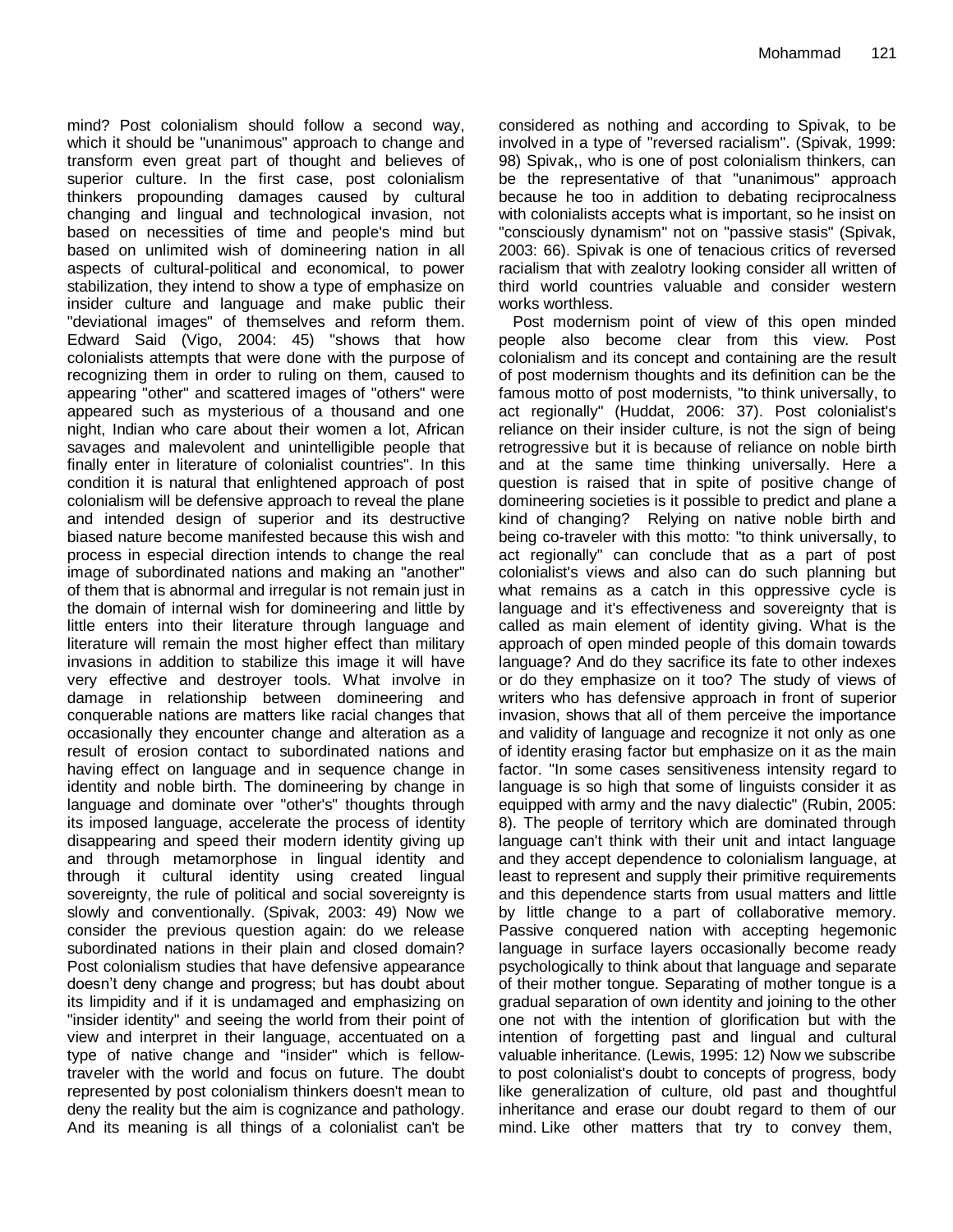colonialist involve in type of doubt, in one hand emphasize on culture and its body like generalization and old past of thoughtful inheritance and in another hand it tries to erase these meanings in aggressive thought, so it can be Said that using lingual strategy and ambiguity in clarifying these meanings the colonialist is desirous of binary encounter to these matters. So that, "confronting racialism" is observed in this encounter clearly. It considers its old past and thoughtful inheritance important as well as considerable and emphasize on this meaning aims in disappearing the "other" in this passed and thoughtful inheritance. by forgetting its old past and thoughtful inheritance and then joining to its culture, plays a role in giving form to its body like generalization of culture. Language is a high way by which superior nation tries to make subordinated nation become vacant and strange to itself. Because colonize is forced to using it at least at primitive level to giving and getting meaning and relationship and easily can encounter self alienation by doing the smallest error active aggressive nation side by side of post colonialism open minded people battle against superior lingual attack. Post colonialist critics, by writing and representing colonialism critics and their cultural politics and further more using the colonialist language quarrel with them. Here the thought of subordinated nations and open minded raised of them is conveyed that undoubtedly are thought by native language and represented by domineering language. There are different reactions in a society, the most powerful reaction can be "creative disobedience" that consist of refusing other's language and changing to insider language and create a lot of mental and literal works at the end. Fronts Fanon, one of colonialism extravagant critics, considered national cultures among them national literature as an important tool to fight to gain political independence (Fanon, 1963: 72). Cultural independence and political autonomy are two faces of a coin, intention of cultural independence exists in previous colonies and it is one of the main motors of literal creation in this region. Subordinated nations continue to a fight which is however unequal but bearable in two levels of theory and creative texts and using their language. In creative text level, this nation's literature by entering in to colonialist's frontiers any way it will effect on their mind and thought. So a subordinated nation but with a claimant identity appears against colonialism. Now, here Humi Bhabha's idea becomes a reality. "The colonialist's self confident becomes weak and even become impressed" (Gilbert, 1996: 81). Colonialist's identity will be impressed by apposed language that it has effect on other's identity through language.

### **Conclusion**

Open minded post colonialist believe that during reciprocity process (subordinated/superior) language play the main role and each of two sides of superior and subordinated enjoy of potential facilities of language in the meaning of cultural power and exchange. In one hand colonialist represent its culture, art and thought to the other one and in another hand the others language and energy is impressed by culture and custom in an unwished way. In this meaning language is also a colonialist and is imposed on conquered nation more than any other matter and prepare a background and motivation for most of unwished problems and quarrels and also it is a defensive tool for conquered nations to affirm themselves by applying it and keeping their identity. The colonialist attempts to incline the subordinated nations to their culture's language more than ever and force them to imitate, and this imitation consist of imitation of daily usual matters and personal connections as well as using language and identity form. But as we know imitation always is pretence of the original and somehow is a definition of the original, it is similar to it but not the same. The colonialist afraid of this alteration of cultural and lingual appearance but necessarily it should accept it and that is what disturbs its self confidence more than ever. Indian post colonialist, Humi Bhabha, believes that imitation process ends to weakening the colonialist's spirit of self confidence because imitation is more or less strange and altered process that conquered nation follows compulsorily or optional to imitate and repeat methods and discourses of colonialism (Mekleod, 2010: 41) In this process colonialist find itself in a mirror that slightly become altered but in an efficient way and gives its own identity to another in a impalpable and problematic way. But what it gives to these nations is not its identity and language but in terminology "mostly the same but not exactly". Even if African writers use English language, they usually try to represent it in a way that the tone and idioms of their language being heard of them because alienation arises from such approach automatically attract our attention to non-English cultural lingual texture of their works. Finally it can be said that language is the factor of identity giving or removing and what was the tool of attack and defend of domineering and conquerable nations. Previous studies show that each side of this hostility realize the efficiency of this point and enjoy of it by their especial policy. This process will continue and it is endless because language is generator and eternal.

#### **REFERENCES**

- Austine J (1962). How to do things with words. Oxford, UK: Oxford university press. P. 148.
- Benjamin G (2008)"Frantz Fanon: an Introduction". Political Discourse Theories of Colonialism and Postcolonialism. National University of Singapore. P. 159.
- Clark H (1985). Language use and language users. New York, Harper and Row. New York press. P. 187.
- Edward S (2000). Power, Politics and Culture, Bloomsbury Publishing.
- Fanon F (1963) The Wretched of the Earth, transl. Constance Farrington (translation of the 1961 book: New York, Grove Weidenfeld). P. 187.